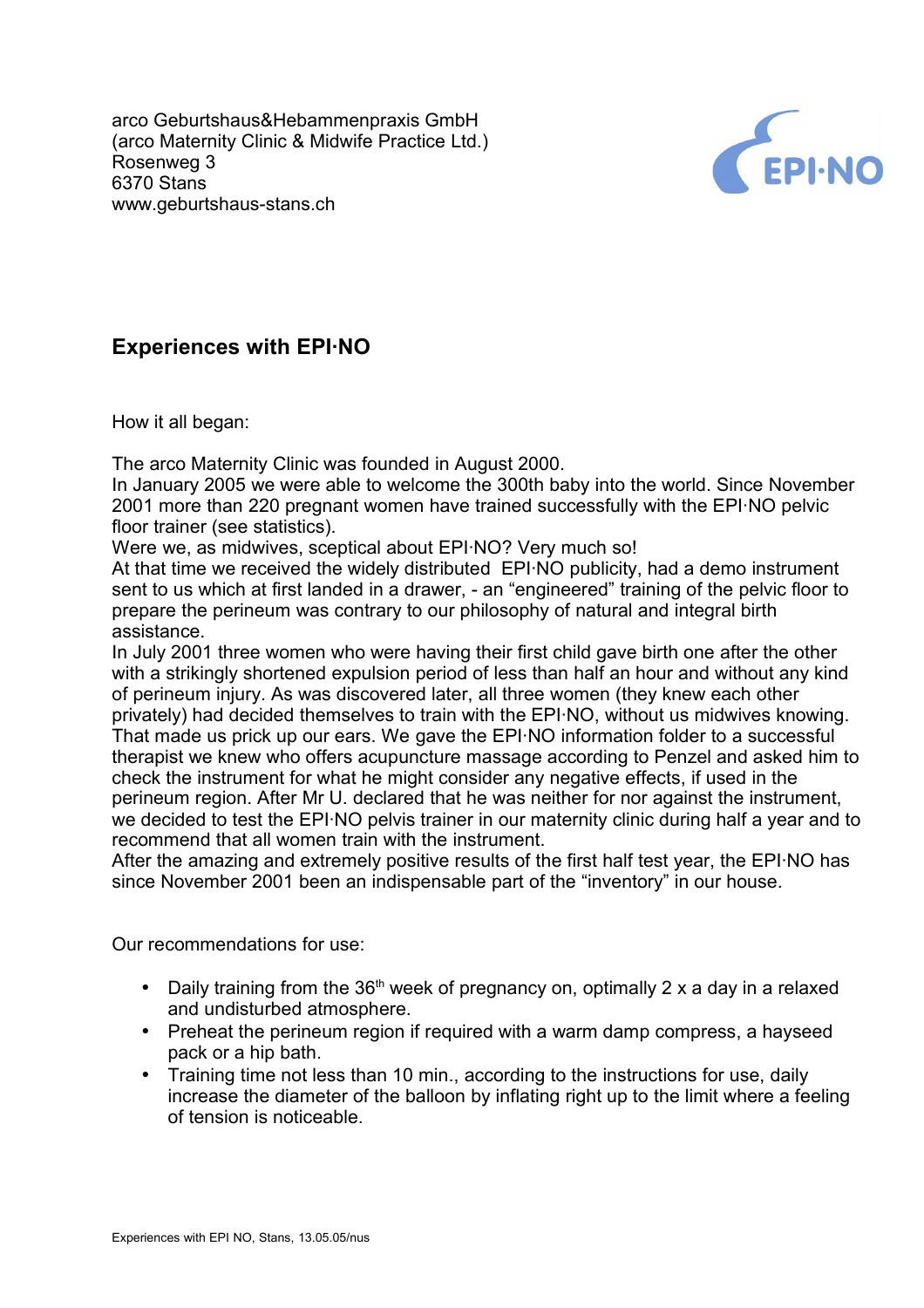- Breathe deeply several times into this tension, close your eyes and visualize the little head of the baby, then press the balloon slowly out of the vagina – we prefer to use the word "push".
- The training is recommendable for all pregnant women, whether expecting a first child or after several births, whether there was once a birth with an intact perineum or with a perineal tear or an episiotomy. Just one birth where the perineum did not tear does not necessarily guarantee that with a second birth the perineum will not tear. A heavier birth weight of the unborn child or a special posture or position of the child can very much change the state of the perineum during a birth.

How do we bring our customers to train with EPI·NO:

Many of our customers are at first rather sceptical. We midwives therefore bring up the subject of EPI·NO right from the beginning.

- First our customers receive, together with our clinic brochure, the info flyer of EPI·NO.
- During the monthly information evening, the possibility of training with EPI·NO is mentioned.
- During the preliminary talk, during which our customers definitely register with the maternity clinic, we take approx. 10 min. to introduce EPI·NO. In the 35<sup>th</sup> week of pregnancy we hand out EPI·NO, the consultation and the briefing take approx. ½ hour:
- We tell about the success which our customers have had through training with EPI·NO. We make clear that a traditional perineum massage does NOT replace the training with EPI·NO, but is better than not preparing the perineum at all.
- It is also important to explain to the pregnant woman that the training with EPI·NO is NOT a romantic matter – the training, and that is absolutely the correct term – because it **is** training and one must be mentally prepared as if one were going to a fitness studio and concentrating on the stomach muscles or the biceps, only that here it is concentrated training of the pelvic floor muscles.

In the case of considerable scepticism or even of anxiety, we encourage the customer to at least try out the EPI·NO, if the scepticism still remains or the woman decides against EPI·NO, we accept her decision. The person concerned should recognize the sense of the training and she should not feel forced or be traumatized by it.

Ultimately, our statistics say enough about the success - that numerous women have successfully trained with EPI·NO before the birth - to animate other customers to do this too. Only 3 perineum cuts in 5 years activity with over 300 births, and this only as used in childbirth, is a motivating indicator!